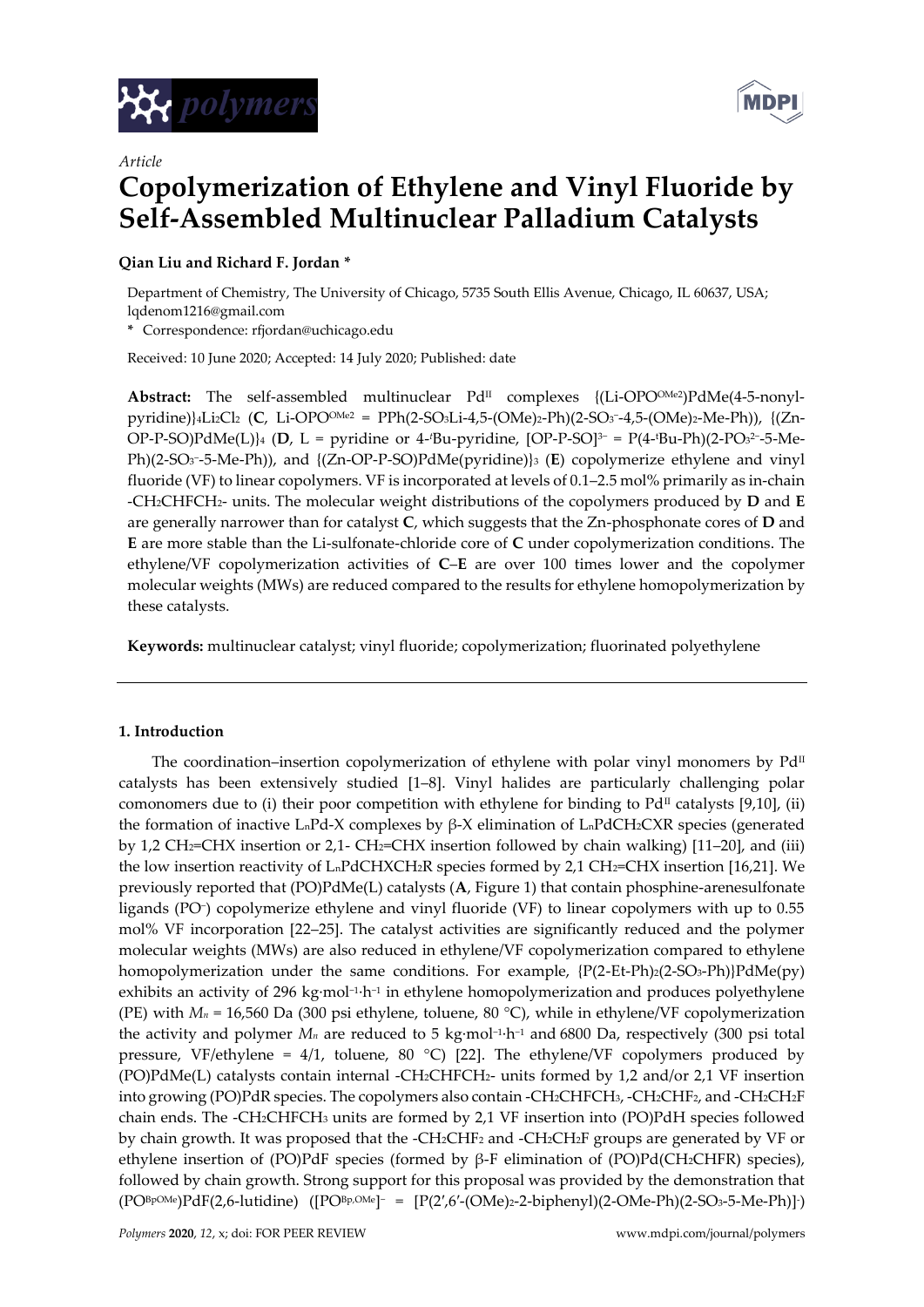reacts with VF to yield the 1,2-insertion product  $(PO^{Bp,OMe})Pd(CH2CHF2)(2,6-lutidine)$  and with ethylene to yield PE with -CH2CH2F end groups [23]. It was also demonstrated that  $(PO^{Bp,OMe})Pd(CH_2CHF_2)(2,6-lutidine)$  reacts with ethylene to produce PE with -CH<sub>2</sub>CHF<sub>2</sub> chain ends. The ability of (PO)PdF species to undergo olefin insertions is key to the ability of (PO)PdRL species to catalyze ethylene/VF copolymerization. The copolymerization of ethylene with other CH2=CHX monomers by (PO)PdRL catalysts has been extensively studied [26–34].



**Figure 1.** (PO)PdR Complexes. Py' = 4-(5-nonyl)pyridine. The lower (Li-OPO)PdMe(py') or (OP-P-SO)PdMeL units in the schematic structure of **B**, **C**, and **D** are denoted by "Pd".

The related (Li-OPO)PdMe(py') complex (py' = 4-5-nonyl-pyridine) based on the phosphine*bis*(arensulfonate) ligand PPh(2-SO3Li-5-Me-Ph)(2-SO<sup>3</sup> − -5-Me-Ph) (Li[OPO]<sup>−</sup> ) self-assembles into the tetrameric {(Li-OPO)PdMe(py')}<sup>4</sup> species **B**, which is held together by a Li4S4O<sup>12</sup> double 4-ring (D4R) cage (Figure 1) [35–37]. "Pd<sup>4</sup> cage" catalyst **B** produces linear PE with a high MW and linear ethylene/VF copolymers that contain up to 3.6 mol% VF (Table 1, entries 8,9). The ethylene/VF copolymers produced by **B** contain internal -CH2CHFCH2- units as well as -CH2CHFCH<sup>3</sup> and - CH=CHF end groups, but no NMR-detectable -CH2CF2H or -CH2CH2F chain ends. The -CH=CHF chain ends are most likely formed by 2,1 VF insertion into growing (Li-OPO)Pd-R species, followed by β-H elimination. However, **B** undergoes partial disassembly to the monomeric (Li-OPO)PdMe(py') "Pd1" species under polymerization conditions, which strongly influences the MWs and molecular weight distributions (MWDs) of the polyethylene and ethylene/VF copolymers it produces. For example, **B** produces a high-MW ethylene/VF copolymer with a broad bimodal MWD (*M<sup>w</sup>* = 494 kDa, PDI = 310; Table 1, entry 9) in hexanes suspension, due to competing copolymerization by intact **B** (which generates the high-MW fraction) and monomeric (Li-OPO)PdR species (which generates the low-MW fraction). In contrast, **B** produces a low-MW copolymer with a narrow MWD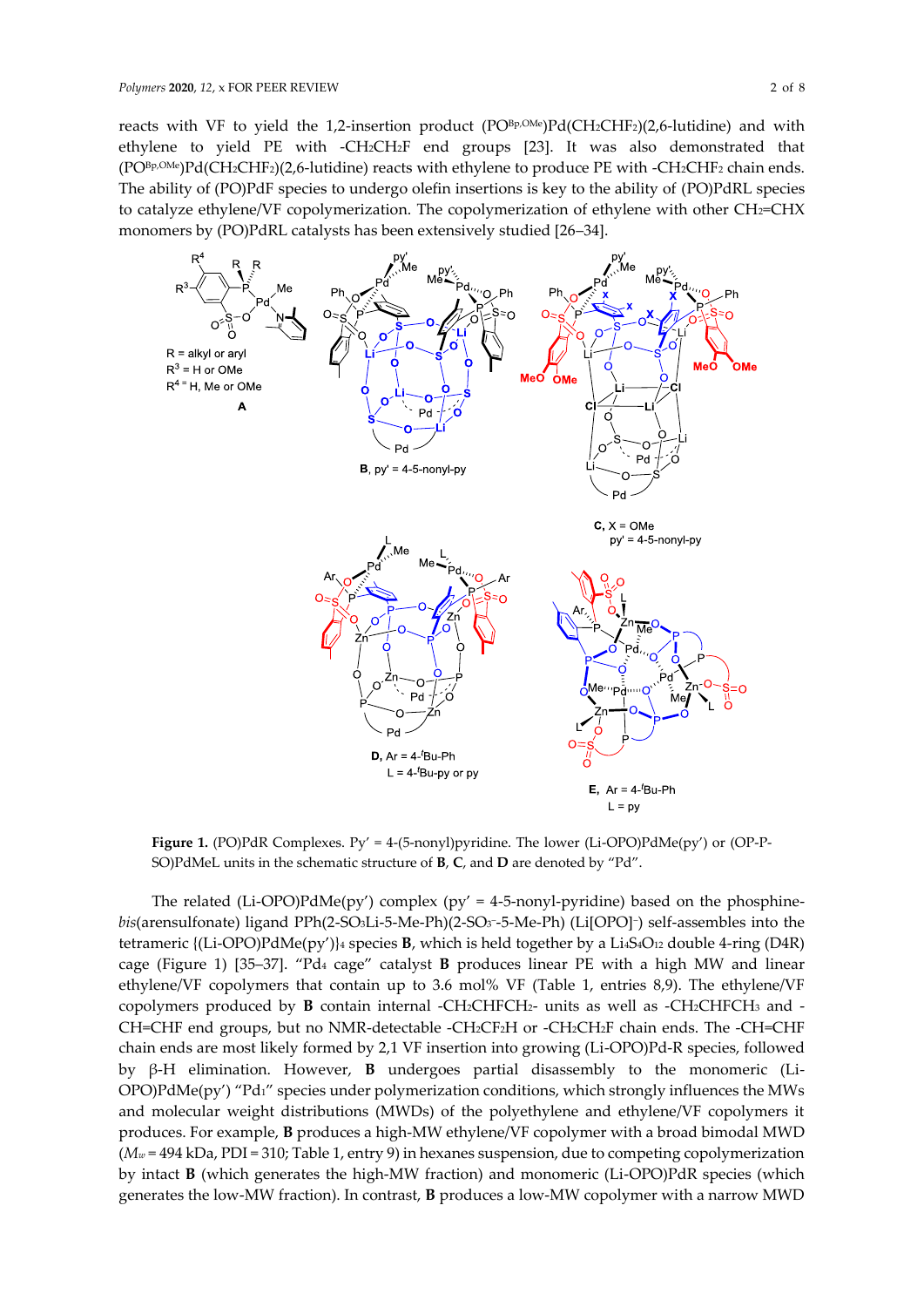$(M_w = 4200, \text{ PDI} = 2.4$ ; entry 8) in toluene solution, indicative of nearly complete dissociation to monomeric species.

| Entry          | Cat.         | Solvent           | $P_{C2H4}$<br>(psi) | $P_{VF}$<br>(psi) | Acitivity <sup>d</sup><br>$(kg·mol-1·h-1)$ | $\mathbf{M}_{w}e$<br>(10 <sup>3</sup> ) | PDI $e$ | VF Incorp $f$<br>$(mol\%)$ | $T_m s$<br>(C)  |
|----------------|--------------|-------------------|---------------------|-------------------|--------------------------------------------|-----------------------------------------|---------|----------------------------|-----------------|
| 1 <sup>a</sup> | $\mathbf C$  | toluene           | 220                 | 80                | 1.4                                        | 20.3                                    | 8.0     | 0.10                       | 128.8           |
| 2 <sup>a</sup> | $\mathsf{C}$ | toluene           | 130                 | 120               | 0.44                                       | 1.92                                    | 1.4     | 0.25                       | ND <sup>h</sup> |
| 3a             | C            | hexanes           | 220                 | 80                | 12.0                                       | 498                                     | 18.2    | 0.87                       | 134.4           |
| 4a             | $\mathbf C$  | hexanes           | 130                 | 120               | 3.4                                        | 419                                     | 26.2    | 2.5                        | 132.8           |
| 5a,b           | D            | toluene<br>+ PhCl | 130                 | 120               | 2.0                                        | 42.2                                    | 4.1     | 0.96                       | 131.4           |
| 6ab            | E            | toluene<br>+ PhCl | 220                 | 80                | 4.9                                        | 50.3                                    | 2.4     | 0.43                       | 134.7           |
| $7$ a,b        | ${\bf E}$    | toluene<br>+ PhCl | 130                 | 120               | 1.0                                        | 23.0                                    | 2.3     | 1.1                        | 131.6           |
| $8$ a,c        | B            | toluene           | 130                 | 120               | 1.9                                        | 4.2                                     | 2.4     | 2.4                        | 127.8           |
| $Q$ $a, c$     | B            | hexanes           | 130                 | 120               | 1.4                                        | 494                                     | 310     | 3.6                        | 127.8           |

**Table 1.** Ethylene/vinyl-fluoride copolymerization by catalysts **C**, **D,** and **E** [38].

*a* Conditions:  $[Pd] = 10 \mu$ mol, temperature = 80 °C, time = 2 h, 50 mL solvent. *b* 1 equiv B(C6F5)<sub>3</sub> per L, 49/1 toluene/chlorobenzene solvent. *<sup>c</sup>* cited from reference 36. *<sup>d</sup>* Activity is reported per mol Pd. *<sup>e</sup>* Determined by Gel Permeation Chromatography (GPC) [38]. *<sup>f</sup>* VF incorporation in copolymer determined by <sup>1</sup>H NMR. <sup>g</sup> DSC. <sup>h</sup>Not determined due to the limited quantity of copolymer.

We recently reported several new multinuclear Pd "cage" catalysts (C-E) [39,40]. The stericallyexpanded phosphine-bis(arensulfonate) ligand PPh(2-SO3Li-4,5-(OMe)2-Ph)(2-SO3--4,5-(OMe)2-Me-Ph) ([Li-OPO™e2]-) directs the self-assembly of the tetranuclear complex (Li-OPOOMe2)PdMe(py')}4Li2Cl<sup>2</sup> (**C**, Figure 1), in which four (Li-OPOOMe2)PdMe(py') units are arranged around the periphery of a Li4S4O12•Li2Cl<sup>2</sup> cage [39]. Compound **C** is much less susceptible to cage dissociation than **B**. For example, **C** undergoes only 6.5% dissociation to monomeric species in CDCl2CDCl<sup>2</sup> solution at 80 °C ([Pd4]initial = 4.7 mM), whereas **B** undergoes 38% dissociation under these conditions. In toluene, **C** is only partially dissociated into monomeric species and therefore produces PE with broad MWD as expected for a multi-site catalyst. In contrast, in hexanes suspension at 80 °C, **C** is resistant to disassembly and exhibits nearly ideal single-site behavior in ethylene homopolymerization and produces high-MW PE (*M<sup>w</sup>* = 1473 kDa, PDI = 2.3, Figure 2). The solvent effects on the MWDs of the PEs produced by **B** and **C** may appear to be opposite but simply reflect the relative stabilities of **B** and **C** toward disassembly to monomeric species.

The phosphine-arenephosphonate-arenesulfonate ligand P(4-∙Bu-Ph)(2-PO32-5-Me-Ph)(2-SO3--5-Me-Ph) ([OP-P-SO]3−) directs the self-assembly of the tetrameric complex {(Zn-OP-P-SO)PdMe(L)}4 (**D**, Figure 1, L = py or 4- *<sup>t</sup>*Bu-py), which is a direct structural analogue of **B** [40]. The Zn-phosphonate interactions in the central D4R Zn4P4O<sup>12</sup> cage of **D** are stronger than the Li-sulfonate and Li-chloride interactions in the cores of **B** and **C** and, as a result, **D** is more thermally stable, exhibiting no NMRdetectable dissociation to monomeric species at 80 °C in CDCl2CDCl2 solution. However, **D** (L = 4 *<sup>t</sup>*Bu-py) is isolated as a mixture of the major diastereomer shown in Figure 1 and ca. 20% of minor diastereomers that differ in the relative stereochemical configurations at the phosphorus centers. In the presence of 1 equiv B(C6F5)<sup>3</sup> per 4- *<sup>t</sup>*Bu-py, **D** produces PE with a high MW but a broad MWD (*M<sup>w</sup>*  $= 436$  kDa, PDI = 15; toluene/chlorobenzene solvent, 80 °C, 410 psi ethylene), consistent with the expected multi-site catalysis.

**D** (L = py) is converted to trimeric complex  $\{(Zn-OP-P-SO)PdMe(py)\}$ <sup>3</sup> (E, Figure 1) in the presence of methanol. **E** adopts a cage structure composed of Zn3P3O<sup>6</sup> and Pd3O<sup>3</sup> rings linked through bridging (aryl)PO3<sup>2-</sup> groups and is thermally stable at 80 °C in CDCl2CDCl2 solution. In the presence of 1 equiv of B(C6F5)<sup>3</sup> per pyridine, **E** produces high-MW linear PE with a narrow MWD indicative of single-site catalysis (*M<sup>w</sup>* = 691 kDa, PDI = 2.7; toluene/chlorobenzene solvent, 80 °C, 410 psi ethylene).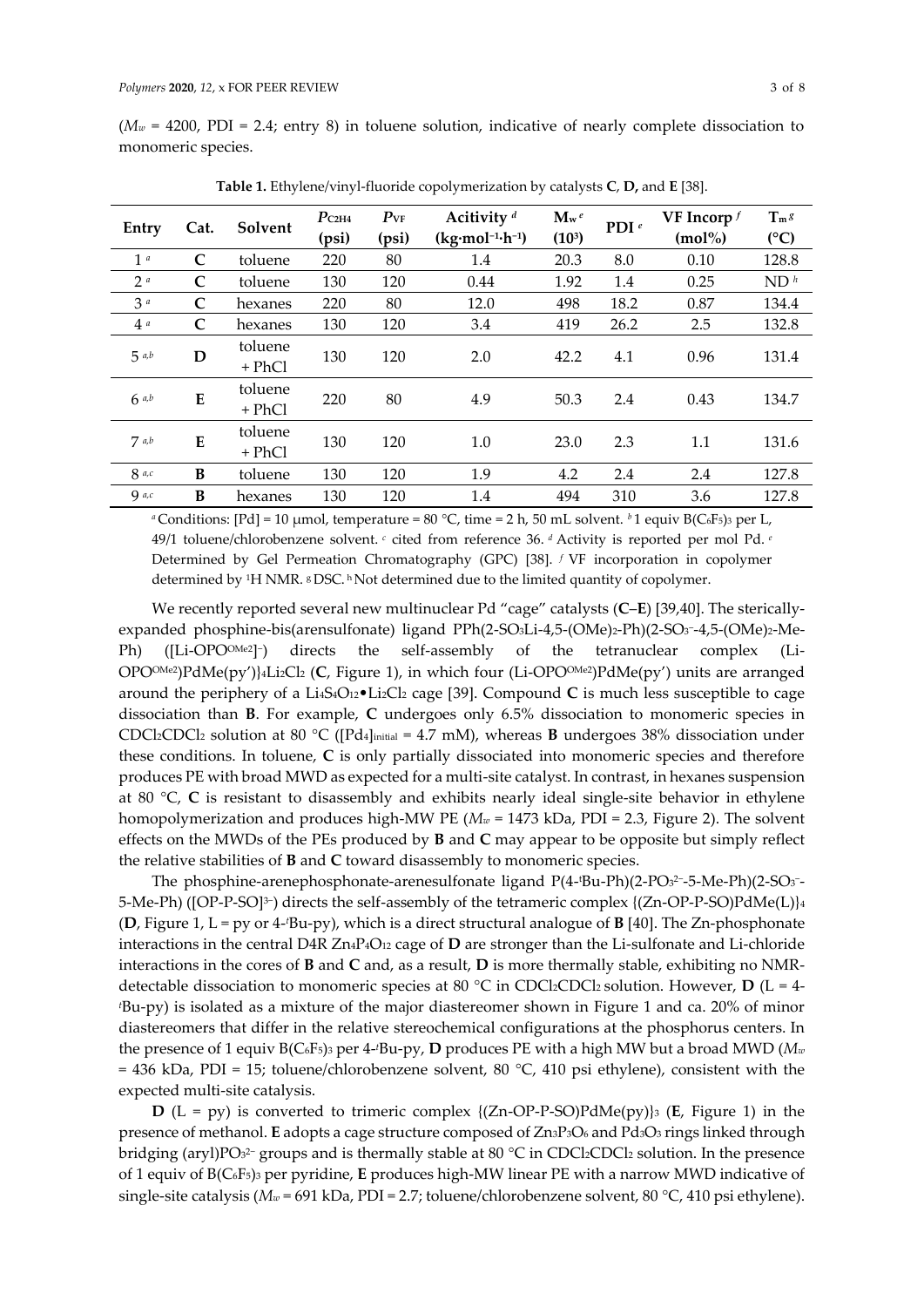The availability of these new, more stable multinuclear Pd assemblies provides an opportunity to probe the reactivity of Pd cage catalysts while reducing the complications from thermal cage disassembly. In this paper we report the ethylene/VF copolymerization behavior of **C**–**E**.



**Figure 2.** Molecular weight distributions of polyethylene (PE) [39] and ethylene/VF copolymer (Table 1, entry 4) generated by **C** determined by high temperature GPC. Polymerization conditions: hexanes solvent, 80 °C.

## **2. Results and Discussion**

Ethylene/VF copolymerizations were carried out using **C** as the catalyst at 80 °C in toluene or hexanes (Scheme 1), and the results are shown in Table 1. Experimental details and copolymer characterization data are provided in the Supplementary Materials. In toluene, **C** produces low-MW copolymers with ≤0.25 mol% VF incorporation (entries 1,2). In contrast, in hexanes slurry, **C** generates a high-MW copolymer with 0.87 mol% VF incorporation at a VF/ethylene feed ratio of 0.36 (entry 3), which is increased to 2.5 mol% at a VF/ethylene feed ratio of 0.92 (entry 4). The microstructure of the copolymer produced by **C** is similar to that from **B** (Table 2, Figure 3), with major in-chain - CH2CHFCH2- units and minor VF-derived -CH2CFHCH<sup>3</sup> and *cis*-CH=CHF end groups [41–47].



**Scheme 1.** Ethylene/VF Copolymerization by Catalyst B.

|                             |                         | Distribution of VF Incorporation Modes (%) a |              |              |  |  |  |
|-----------------------------|-------------------------|----------------------------------------------|--------------|--------------|--|--|--|
| Catalyst                    | <b>Entry in Table 1</b> |                                              |              |              |  |  |  |
|                             |                         | 100                                          | Not observed | Not observed |  |  |  |
|                             |                         | 85.1                                         | 5.0          | 9.9          |  |  |  |
|                             | З                       | 99.1                                         | 0.9          | Not observed |  |  |  |
| $\mathcal{C}_{\mathcal{C}}$ |                         | 99.2                                         | 0.4          | 0.4          |  |  |  |
|                             | 5                       | >99                                          | Trace $^b$   | Not observed |  |  |  |
| E                           |                         | 99.2                                         | 0.8          | Not observed |  |  |  |
| E                           |                         | 98.8                                         | 12           | Not observed |  |  |  |

**Table 2.** Microstructures of E/VF copolymers produced by catalysts **C**, **D,** and **E** [41–47].

*<sup>a</sup>* Determined by <sup>19</sup>F NMR spectroscopy; -CH2CH2F and -CH2CHF<sup>2</sup> end groups were not observed. *<sup>b</sup>* Resonance observed but intensity too low for accurate integration.

The ethylene/VF copolymers produced by **C** in hexanes exhibit broad MWDs (Table 1, entries 3,4; Figure 2). Given the nearly ideal single-site behavior observed in ethylene homopolymerization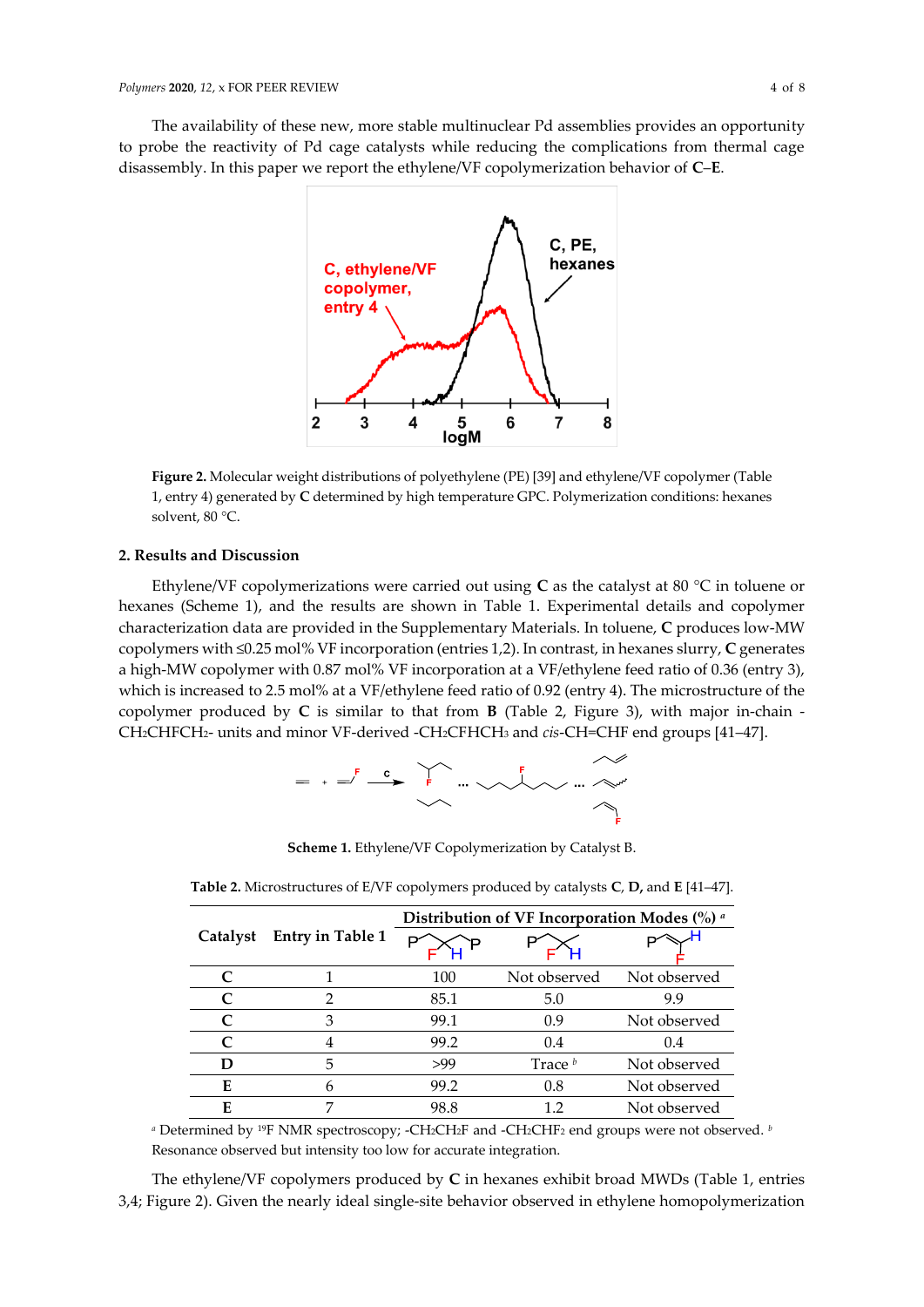by **C** in hexanes, it is unlikely that the broadening of the MWD of the ethylene/VF copolymers formed in this solvent is due to thermal disassembly of the cage structure (Figure 2). One possibility is that nucleophilic Pd-F species generated by 1,2-VF insertion and *β*-F elimination react with the Li<sup>+</sup> ions in the central cage, leading to the formation of new active Pd species [23,25,48–52]. Consistent with this proposal, -CH2CH2F and –CH2CHF<sup>2</sup> end groups, which are formed by ethylene and VF insertion of Pd-F species in copolymerization by mononuclear catalysts **A**, are not observed in the copolymer produced by **C** (Figure 3) [23]. This process provides a potential catalyst deactivation pathway.



**Figure 3.**  <sup>19</sup>F{<sup>1</sup>H} NMR spectrum of ethylene/VF copolymer (*o*-dichlorobenzene-*d*4, 120 °C) produced by **C** (Table 1, entry 4).

Ethylene/VF copolymerization by **D** (L = 4- <sup>t</sup>Bu-py) was investigated in a mixed toluene/chlorobenzene (49/1) solvent at a VF/ethylene feed ratio of 0.92 (Table 1, entry 5). **D** decomposes in the presence of free 4- <sup>t</sup>Bu-py (and other Lewis bases). Therefore, 1 equiv B(C6F5)<sup>3</sup> per 4- <sup>t</sup>Bu-py was added to a solution of **D** in chlorobenzene prior to dilution with toluene to sequester the 4- <sup>t</sup>Bu-py that will be displaced by monomer, in order to minimize catalyst deactivation. Under these conditions, **D** produces a linear copolymer with 0.96 mol% VF incorporation. The MWD of the copolymer formed by **D** is unimodal but somewhat broadened (PDI = 4.1), which can be attributed to the presence of several diastereomeric forms of the catalyst. The copolymer contains in-chain - CH2CFHCH2- and a small amount of VF-derived -CH2CFHCH<sup>3</sup> chain ends. Catalyst **E** behaves similarly to **D**, incorporating 1.1 mol% VF in the form of both -CH2CFHCH2- (major) and - CH2CFHCH<sup>3</sup> (minor) units (Table 1, entry 7). The MWDs of the copolymers formed by **E** are narrow (PDI ≤ 2.4), indicative of nearly ideal single-site catalysis. These results suggest that the multinuclear structures of **D** and **E** are substantially retained during ethylene/VF copolymerization.

The ethylene/VF copolymerization activities of **C**–**E** are over 100 times lower than the ethylene homopolymerization activities, and the copolymer MWs are reduced compared to the results for ethylene homopolymerization, as observed previously for **A** and **B** and mononuclear (PO)PdRL catalysts.

### **3. Conclusions**

"Pd cage" catalysts **C**‒**E** copolymerize ethylene with VF to linear copolymers with 0.1 to 2.5 mol% VF incorporation depending on the catalyst and reaction conditions. VF is incorporated predominantly as in-chain -CH2CHFCH2- units, with minor -CH2CFHCH<sup>3</sup> and, for **C,** *cis*-CH=CHF end groups. **C** produces an ethylene/VF copolymer with a broad MWD in hexanes, which contrasts results for ethylene homopolymerization where nearly ideal single-site behavior is observed. These results suggest that the presence of VF promotes structural disruption of the catalyst, possibly through reaction of Pd-F species with the Li<sup>+</sup> ions in the cage. The ethylene/VF copolymerization behavior of **C** is very similar to that of **B**, except the extent of VF incorporation by **C** is somewhat lower than by **B**. **D** and **E** produce ethylene/VF copolymers with narrow MWDs, suggesting that the cage assemblies remain substantially intact during copolymerization. The activities of **C**–**E** in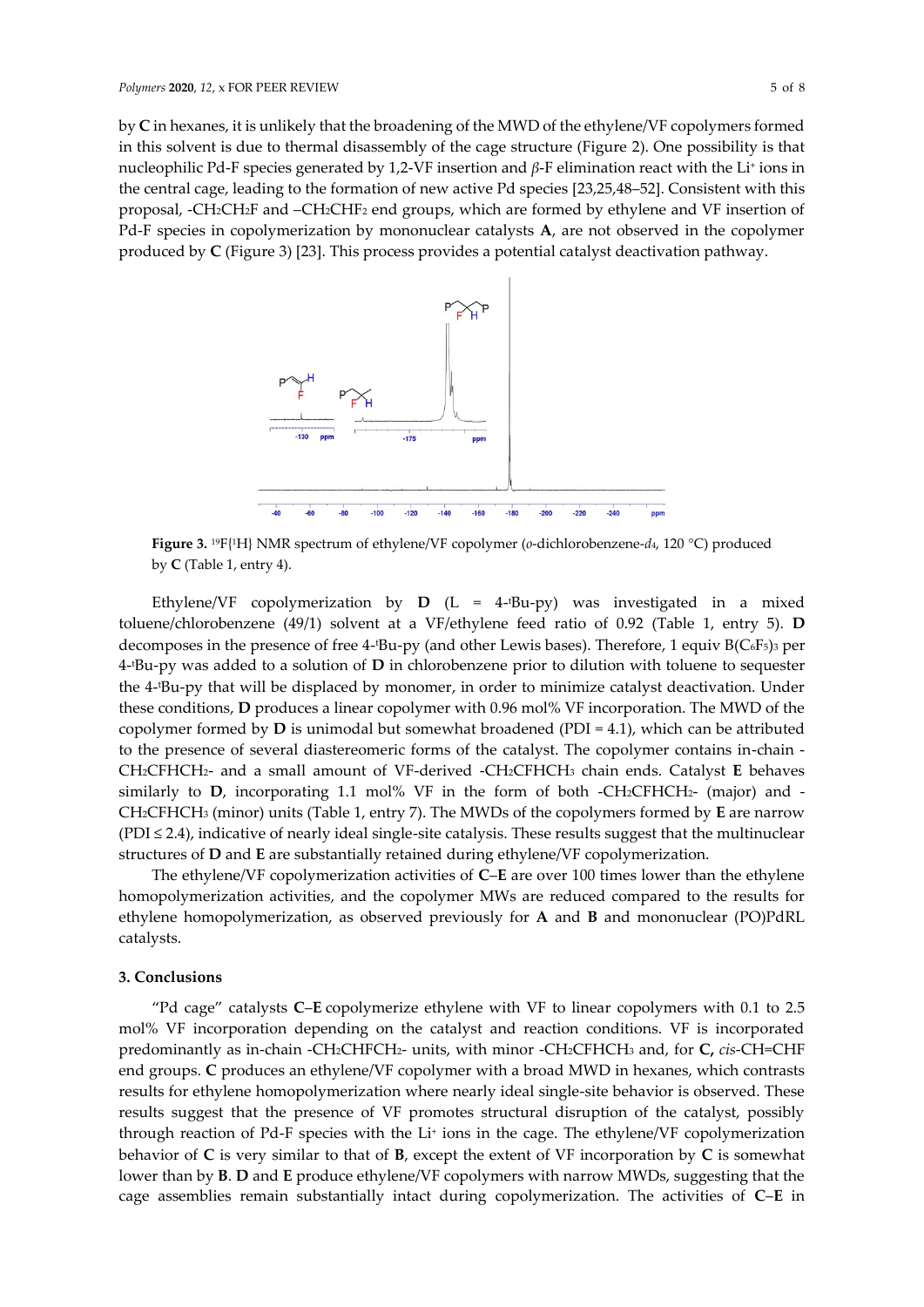ethylene/VF copolymerization are >100 times lower than in ethylene homopolymerization. This inhibition effect is a major roadblock to the development of more practical ethylene/VF copolymerization catalysts.

**Supplementary Materials:** Experimental details and copolymer characterization data. are available online at www.mdpi.com/xxx/s1.

**Author Contributions:** Conceptualization: R.F.J.; funding acquisition: R.F.J.; investigation: Q.L.; supervision: R.F.J.; writing—original draft: Q.L.; writing—review and editing: R.F.J. All authors have read and agreed to the published version of the manuscript.

**Funding:** This work was supported by the US National Science Foundation under Grant CHE-1709159.

**Conflicts of Interest**: The authors declare no conflicts of interest.

### **References**

- 1. Boffa, L.S.; Novak, B.M.; Copolymerization of polar monomers with olefins using transition-metal complexes. *Chem. Rev.* **2000**, *100*, 1479–1494.
- 2. Ittel, S.D.; Johnson, L.K.; Brookhart, M. Late-metal catalysts for ethylene homo- and copolymerization. *Chem. Rev.* **2000**, *100*, 1169–1204.
- 3. Berkefeld, A.; Mecking, S. Coordination copolymerization of polar vinyl monomers H2C=CHX. *Angew. Chem. Int. Ed.* **2008**, *47*, 2538–2542.
- 4. Nakamura, A.; Ito, S.; Nozaki, K. Coordination−insertion copolymerization of fundamental polar monomers. *Chem. Rev*. **2009**, *109*, 5215–5244.
- 5. Chen, E.Y.-X. Coordination polymerization of polar vinyl monomers by single-site metal catalysts. *Chem. Rev.* **2009**, *109*, 5157–5214.
- 6. Nakamura, A.; Anselment, T.M.J.; Claverie, J.; Goodall, B.; Jordan, R.F.; Mecking, S.; Rieger, B.; Sen, A.; van Leeuwen, P.W.N.M.; Nozaki, K. Ortho-phosphinobenzenesulfonate: A superb ligand for palladiumcatalyzed coordination–insertion copolymerzation of polar vinyl monomers*. Acc. Chem. Res.* **2013**, *46*, 1438– 1449.
- 7. Mu, H.L.; Pan, L.; Song, D.; Li, Y.S. Neutral nickel catalysts for olefin homo- and copolymerization: Relationships between catalyst structures and catalytic properties. *Chem. Rev.* **2015**, *115*, 12091–12137.
- 8. Chen, C. Designing catalysts for olefin polymerization and copolymerization: Beyond electronic and steric tuning. *Nat. Rev. Chem.* **2018**, *2*, 6–14.
- 9. Kang, M.; Sen, A.; Zakharov, L.; Rheingold, A.L. Diametrically opposite trends in alkene insertion in late and early transition metal compounds:  Relevance to transition-metal-catalyzed polymerization of polar vinyl monomers. *J. Am. Chem. Soc*. **2002**, *124*, 12080–12081.
- 10. 10. Zhao, H.; Ariafard, A.; Lin, Z. In-depth insight into metal–alkene bonding interactions. *Inorg. Chim. Acta*  **2006**, *359,* 3527–3534.
- 11. Stockland, R.A., Jr.; Jordan, R.F. Reaction of vinyl chloride with a prototypical metallocene catalyst:  Stoichiometric insertion and β-Cl elimination reactions with *rac*-(EBI)ZrMe<sup>+</sup> and catalytic dechlorination/oligomerization to oligopropylene by *rac*-(EBI)ZrMe2/MAO. *J. Am. Chem. Soc.* **2000**, 1*22*, 6315–6316.
- 12. Foley, S.R.; Stockland, R.A.; Shen, H.; Jordan, R.F. Reaction of vinyl chloride with late transition metal olefin polymerization catalysts. *J. Am. Chem. Soc.* **2003**, *125*, 4350–4361.
- 13. Strazisar, S.A.; Wolczanski, P.T. Insertion of H2CCHX (X = F, Cl, Br, O*<sup>i</sup>*Pr) into ( *<sup>t</sup>*Bu3SiO)3TaH<sup>2</sup> and β-X-Elimination from ( *<sup>t</sup>*Bu3SiO)3HTaCH2CH2X (X = OR):  Relevance to Ziegler−Natta copolymerizations. *J. Am. Chem. Soc.* **2001**, *123*, 4728–4740.
- 14. Gaynor, S.G. Vinyl Chloride as a Chain Transfer agent in olefin polymerizations:  Preparation of highly branched and end functional polyolefins. *Macromolecules* **2003**, *36*, 4692–4698.
- 15. Watson, L.A.; Yandulov, D.V.; Caulton, K.G. C−D<sup>0</sup> (D<sup>0</sup> = π-donor, F) cleavage in H2C=CH(D0) by (Cp2ZrHCl)n:  Mechanism, agostic fluorines, and a carbene of Zr(IV). *J. Am. Chem. Soc.* **2001**, *123*, 603–611.
- 16. Kilyanek, S.M.; Stoebenau, E.J., III; Vinayavekhin, N.; Jordan, R.F. Mechanism of the reaction of vinyl chloride with (α-diimine)PdMe<sup>+</sup> species. *Organometallics* **2010**, *29*, 1750–1760.
- 17. Stockland, R.A., Jr.; Foley, S.R.; Jordan, R.F. Reaction of vinyl chloride with group 4 metal olefin polymerization catalysts. *J. Am. Chem. Soc*. **2003**, *125*, 796–809.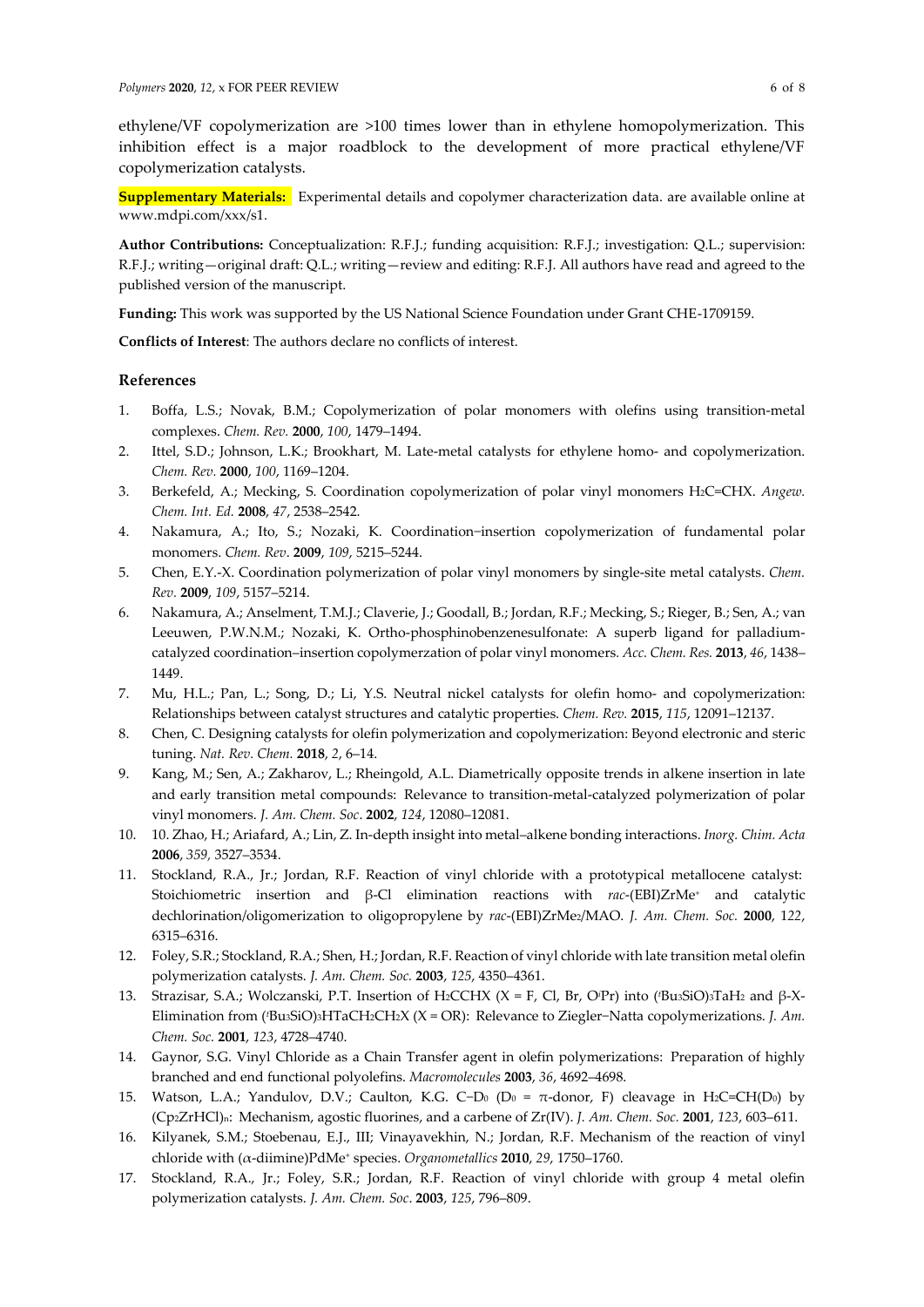- 18. Boone, H.W.; Athey, P.S.; Mullins, M.J.; Philipp, D.; Muller, R.; Goddard, W.A. Copolymerization studies of vinyl chloride and vinyl acetate with ethylene using a transition-metal catalyst. *J. Am. Chem. Soc.* **2002**, *124*, 8790–8791.
- 19. Leicht, H.; Gottker-Schnetmann, I.; Mecking, S. Incorporation of vinyl chloride in insertion polymerization. *Angew. Chem. Int. Ed.* **2013**, *52*, 3963–3966.
- 20. Clot, E.; Mégret, C.; Kraft, B.M.; Eisenstein, O.; Jones, W.D. Defluorination of perfluoropropene using Cp\*2ZrH<sup>2</sup> and Cp2ZrHF: A mechanism investigation from a joint experimental-theoretical perspective. *J. Am. Chem. Soc.* **2004**, *126*, 5647–5653.
- 21. Foley, S.R.; Shen, H.; Qadeer, U.A.; Jordan, R.F. Generation and insertion reactivity of cationic palladium complexes that contain halogenated alkyl ligands. *Organometallics* **2004**, *23*, 600–609.
- 22. Weng, W.; Shen, Z.; Jordan, R.F. Copolymerization of ethylene and vinyl fluoride by (Phosphine-Sulfonate)Pd(Me)(py)catalysts. *J. Am. Chem. Soc.* **2007**, *129*, 15450–15451.
- 23. Wada, S.; Jordan, R.F. Olefin insertion into a Pd-F bond: Catalyst reactivation following β-F elimination in ethylene/vinyl fluoride copolymerization. *Angew. Chem. Int. Ed.* **2017**, *129*, 1846-1850*.*
- 24. Liu, Q.; Jordan, R.F. Synthesis and reactivity of phosphine-arenesulfonate palladium(II) alkyl complexes that contain methoxy substituents. *J. Organomet. Chem.* **2019**, *896*, 207–214.
- 25. Black, R.E.; Kilyanek, S.M.; Reinhart, E.D.; Jordan, R.F. Olefin insertion reactivity of a (phosphinearenesulfonate) palladium(II) fluoride complex. *Organometallics* **2019**, *38*, 4250–4260.
- 26. Drent, E.; van Dijk, R.; van Ginkel, R.; van Oort, B.; Pugh, R.I. Palladium catalysed copolymerisation of ethene with alkylacrylates: polar comonomer built into the linear polymer chain. *Chem. Commun.* **2002**, *7*, 744–745.
- 27. Luo, S.; Vela, J.; Lief, G.R.; Jordan, R.F. Copolymerization of ethylene and alkyl vinyl ethers by a (phosphine- sulfonate)PdMe catalyst. *J. Am. Chem. Soc*. **2007**, *129*, 8946–8947.
- 28. Guironnet, D.; Roesle, P.; Runzi, T.;Gottker-Schnetmann, I.; Mecking, S. Insertion polymerization of acrylate. *J. Am. Chem. Soc.* **2009**, *131*, 422–423.
- 29. Kochi, T.; Noda, S.; Yoshimura, K.; Nozaki, K. Formation of linear copolymers of ethylene and acrylonitrile catalyzed by phosphine sulfonate palladium Complexes. *J. Am. Chem. Soc.* **2007**, *129*, 8948–8949.
- 30. Ito, S.; Munakata, K.; Nakamura, A.; Nozaki, K. Copolymerization of vinyl acetate with ethylene by palladium/alkylphosphine−sulfonate catalysts. *J. Am. Chem. Soc*. **2009**, *131*, 14606–14607.
- 31. Skupov, K.M.; Marella, P.R.; Simard, M.; Yap, G.P.A.; Allen, N.; Conner, D.; Goodall, B.L.; Claverie, J.P.; Palladium Aryl sulfonate phosphine catalysts for the copolymerization of acrylates with ethene. *Macromol. Rapid Commun*. **2007**, *28*, 2033–2038.
- 32. Skupov, K.M.; Piche, L.; Claverie, J.P. Linear polyethylene with tunable surface properties by catalytic copolymerization of ethylene with N-Vinyl-2-pyrrolidinone and N-Isopropylacrylamide. *Macromolecules*  **2008**, *41*, 2309–2310.
- 33. Chen, Z.; Brookhart, M. Exploring ethylene/polar vinyl monomer copolymerizations using Ni and Pd  $\alpha$ diimine catalysts. *Acc. Chem. Res.* **2018**, *51*, 1831–1839.
- 34. Keyes, A.; Alhan, H.E.B.; Ordonez, E.; Ha, U.; Beezer, D.B.; Dau, H.; Liu, Y.S.; Tsogtgerel, E.; Jones, G.R.; Harth, E. Olefins and vinyl polar monomers: Bridging the gap for next generation materials. *Angew. Chem. Int. Ed.* **2019**, *58*, 12370–12391.
- 35. Shen, Z.; Jordan, R.F. Self-assembled tetranuclear palladium catalysts that produce high molecular weight linear polyethylene. *J. Am. Chem. Soc*. **2010**, *132*, 52–53.
- 36. Shen, Z.; Jordan, R.F. Copolymerization of ethylene and vinyl fluoride by (phosphine-bis (arenesulfonate)) PdMe (pyridine) catalysts: Insights into inhibition mechanisms. *Macromolecules* **2010**, *43*, 8706–8708.
- 37. Wei, J.; Shen, Z. Filatov, A.S.; Liu, Q.; Jordan, R.F. Self-assembled cage structures and ethylene polymerization behavior of palladium alkyl complexes that contain phosphine-bis (arenesulfonate) Ligands. *Organometallics* **2016**, *35*, 3557–3568.
- 38. Grinshpun, V.; Rudin, A. Measurement of Mark-Houwink constants by size exclusion chromatography with a low angle laser light scattering detector. *Die Makromol. Chem. Rapid Commun.* **1985**, *6*, 219–223.
- 39. Liu, Q.; Jordan, R.F. Sterically controlled self-assembly of a robust multinuclear palladium catalyst for ethylene polymerization. *J. Am. Chem. Soc*. **2019**, *141*, 6827–6831.
- 40. Liu, Q.; Jordan, R.F. Multinuclear palladium olefin polymerization catalysts based on self-assembled zinc phosphonate cages. *Organometallics* **2018**, *37*, 4664–4674.